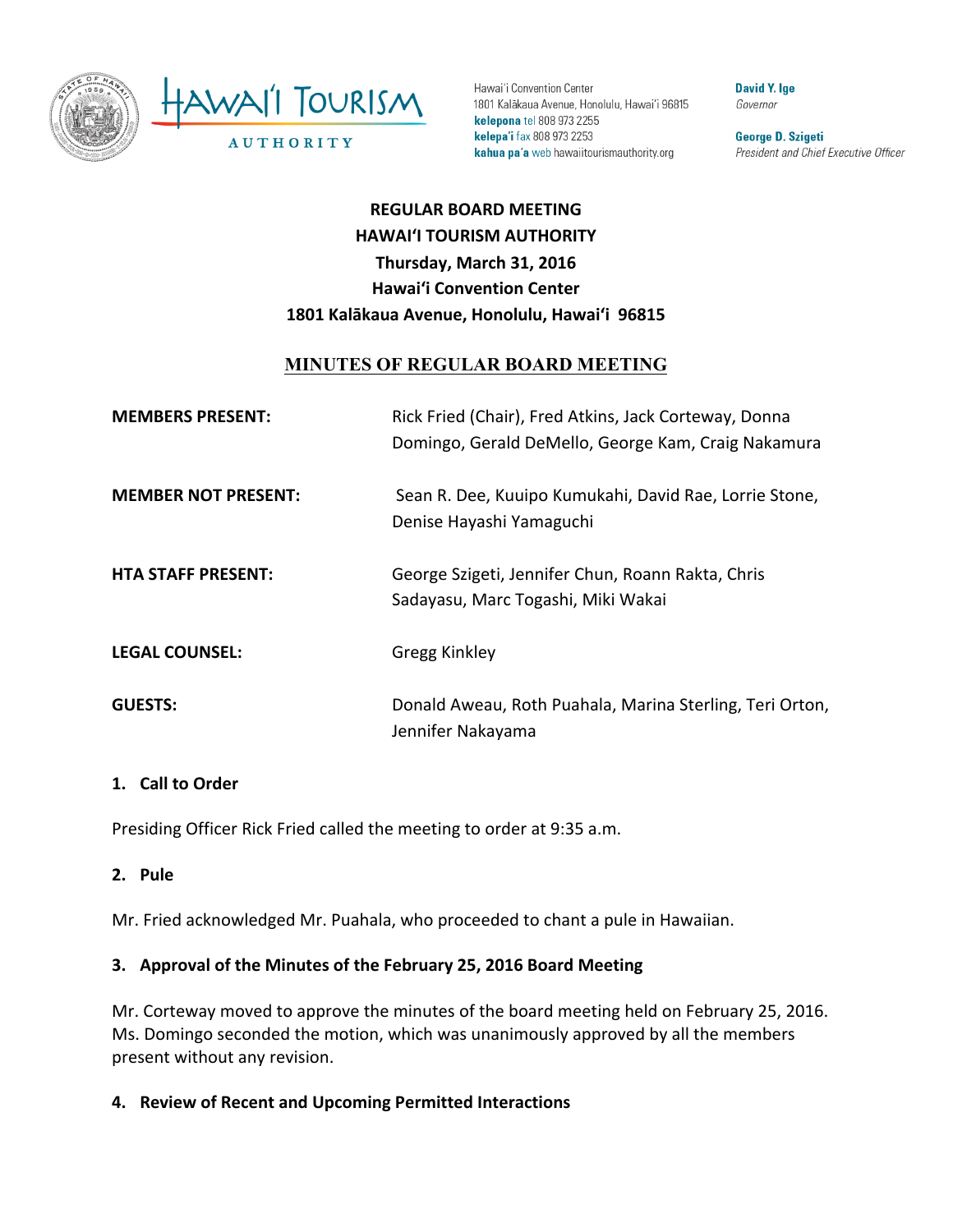There was no report of any permitted interactions by any board member.

## **5.** Report of the CEO Relating to the HTA's Programs

Mr. Fried stated that he was "happy to see" that a request for proposals has been issued for the sports program. The contract with the selected contractor is expected to be executed in "mid May." 

Mr. Szigeti reported that March has been a "busy month." He referred to the CEO Report previously distributed to the Board members. He also acknowledged the presence of Roth Puahala and Marina Sterling, who are legislative aids for Senator Kai Kahele.

He noted that the Honolulu Festival was a success and the HTA's Spring Marketing Update has already recorded 460 registered guests.

## **6. Presentation and Discussion of Market Insights and Current Market Conditions**

Mr. Fried acknowledged Ms. Chun, who referred to a handout entitled "Market Insights-February 2016" and dashboards of key performance indicators (KPI) in each major market area. The handouts were previously distributed to the Board for consideration. She highlighted Japan's KPI by noting the most popular destinations among Hawaii's competitive destinations in 2015 were China (11.5%), Korea (8.4%), and Taiwan (7.5%), which were all short-haul destinations. Among the long-haul destinations, Hawaii was the fourth most popular destination and maintained a 6.9% share of the total outbound travel.

Ms. Chun also reported that in regards to Oceania, the average daily census for Australia and New Zealand have declined in the first two months of the year. In regards to China, she reported that among Hawaii's competitive destinations, Hong Kong (55.3%), Thailand (9.6%), and Korea (7.2%) were the most popular destinations in 2015. Hawaii's share of the total China outbound travel was less than one percent.

In response to a request from Mr. Dee made at a previous board meeting regarding the types of accommodations used by all markets, Ms. Chun discussed a chart depicting the following types of accommodations and percentage of use by visitors in 2015: hotels (62%), condo (17.7%), timeshare  $(9.5%)$ , cruise ship  $(1.6%)$ , friends/relatives  $(8.9%)$ , bed & breakfast  $(1.1%)$ , rental house (7.4%), hostel (.7%), camp site/beach (.6%) and other (1.5%). She also reported that of Hawaii's top four major market areas, Japan visitors were the strongest hotel users. The China and Korea markets had the highest percentage of hotel use. Hawaii hotels ended in 2015 at 78.8% occupancy and \$243.93 was the average daily rate.

#### **7. Presentation, Discussion and Approval of HTA's Financial Reports**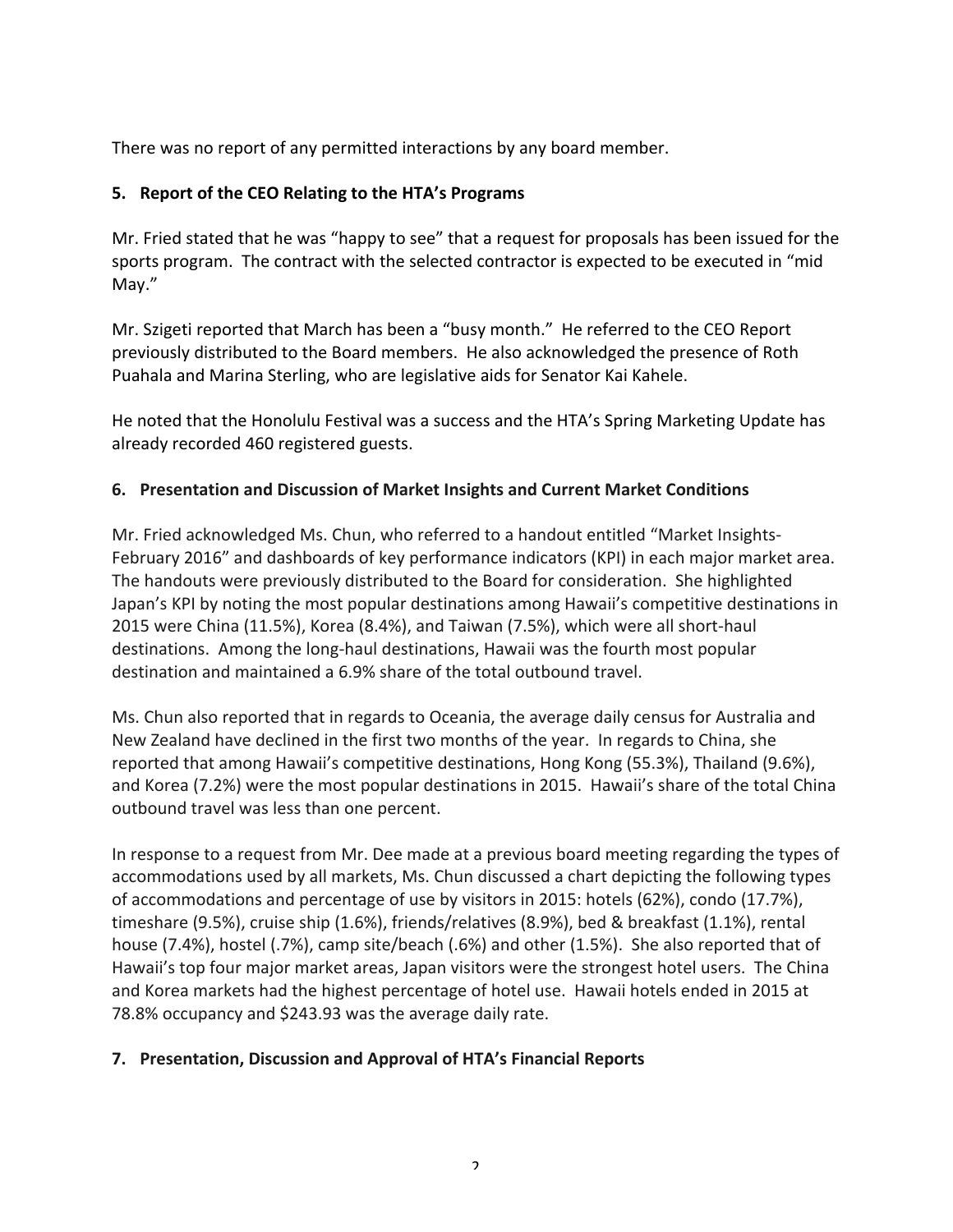Mr. Togashi reported that he is requesting Board approval of the financial reports for January 2016 previously distributed at the February meeting. The February 2016 financial reports are available online at the HTA's 365 website and have been distributed to the Board members at this meeting.

Mr. Corteway moved to approve the financial reports for January 2016. Mr. DeMello seconded the motion, which was unanimously approved by all the Board members present without any objection.

# **8. Presentation and Discussion Regarding an Update of HTA's FY 2016 Budget**

Mr. Togashi reported, "the brand managers did a good job on managing programs despite staff shortage." We have done "a lot" in 9 months. Among the various accomplishments under the FY 2016 budget, he reported that the HTA strategic plan has been realigned with the budget. The numerous marketing contractors are "working closely together" and are subject to "greater fiscal controls" by staff. The meetings, conventions and incentive "sales model" have been "restructured." There have been request for proposals (RFP) solicitations issued for 6 major markets and resulting in 3 new contractors. Revised key performance indicators have also been implemented. HTA intends to issue additional RFPs in 4 major markets. The resulting contracts executed through the RFPs will create "exciting opportunities."

He further reported that "spending is according to budget." To date, HTA has "contracted or on the verge of contracting over 90% of its budget." The "budget is fully committed." Finally, Mr. Togashi expressed appreciation to the Board for its "guidance," and as a result, "HTA is on the right path to do good for Hawaii."

Mr. Fried added that staff has always been responsive to individual questions from each Board member. Staff has also been very responsive to his questions whenever he was asked to approve invoices. Mr. Corteway noted that it was "critical" for the Board to conduct a "quarterly review" of the budget and to continue its engagement with Board members. Mr. Szigeti stated that Mr. Baldemor "has spent a lot of time going through each budget line item with staff."

## **9.** Presentation and Discussion by AEG Regarding an Update of Hawaii Convention Center **Recent Activities**

Ms. Orton was acknowledged and provided a PowerPoint presentation entitled "March 2016 HTA Board of Directors Update." In regards to a "facility update," she reported that the convention center maintained a 25% occupancy rate for February and reflected the booking of 6 events "ahead of budget." As a result, the "net income" for February was \$175,200 and will positively reduce the budgeted net loss. February was an "exceptional" month with \$1.8 million in gross revenues due to 50% of the revenues coming from \$1 million in food and beverage through one event. The percentage of "flow through" from food and beverage in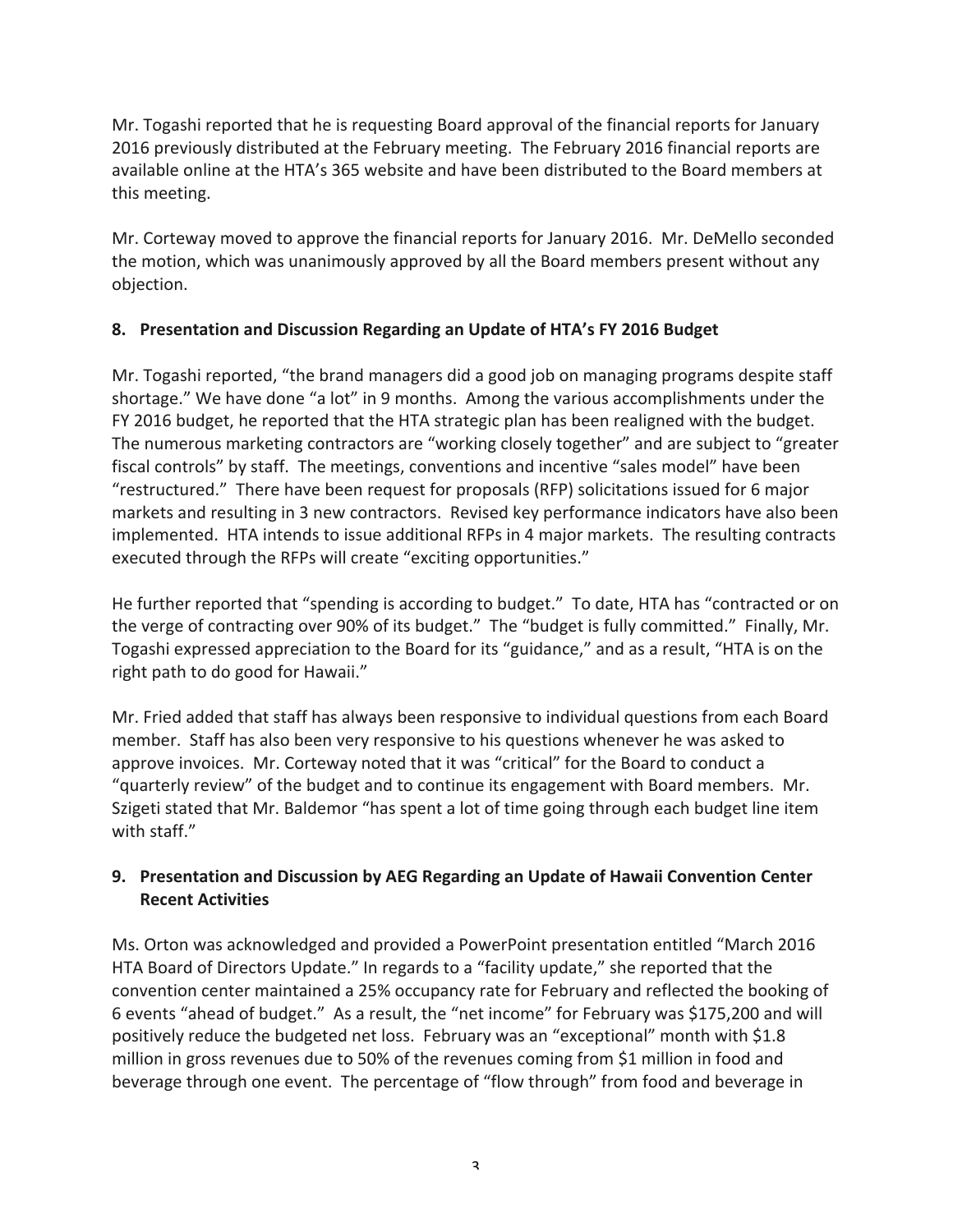February was 46%. She also reported on the events booked for April. It was noted that "Kawaii Kon" is one of four "kons" that started small but grew bigger every year.

Ms. Orton further reported that in February, the convention center derived gross revenues of \$25.9 million from "HC revenue," "state revenue," and "tax revenue." The convention center's expenses were \$2.7 million. In regards to the return on investment, she reported that "for every dollar spent by HCC we returned \$9.77 to the state."

Finally, Ms. Orton provided a facility and sales update by reporting that the Honolulu Festival Foundation booking was closed and the event was held in March 2016. Among the various groups "to close in March or April," Art Hawaii was highlighted by noting that the event is projected to provide 40,800 room nights "over three years." She is working on a multi-year contract, especially because it is a "high end group." Art Hawaii is part of Art Basel, which stages art fairs at various locations. Art collectors would attend the fairs and spend a lot of money to buy art. She noted that attendees stay at high-end hotels.

#### **10. Presentation and Discussion by AEG Regarding an Update of Sales Initiatives and Hawaii**

Ms. Orton reported that her presentation on this agenda item would include a discussion of AEG sales initiatives. Mr. Corteway made a motion for the Board to go into an executive session pursuant to HRS section 201B-4(a)(2) for the purpose of discussing information that must be kept confidential to protect Hawaii's competitive advantage as a visitor destination. Ms. Domingo seconded the motion, which was unanimously approved by all the Board members present without any objection.

The meeting was recessed for the board to conduct an executive session at 10:02 a.m. The meeting was reconvened at 10:24 a.m.

(Mr. Kinkley was present during the executive meeting.)

The Board met in executive session to discuss AEG event and facility initiatives, such as potential events to be held at the convention center.

#### **11. Adjournment**

Mr. Szigeti advised the Board of a desire to conduct a Board meeting in Kona. However, due to the unavailability of members, the meeting will be rescheduled.

Mr. Fried acknowledged the efforts of Messrs. Szigeti, Baldemor, and Togashi at the Legislature.

Mr. Corteway noted the possibility that his attendance at this meeting may be his last meeting. He stated, "It was a pleasure to be a board member."